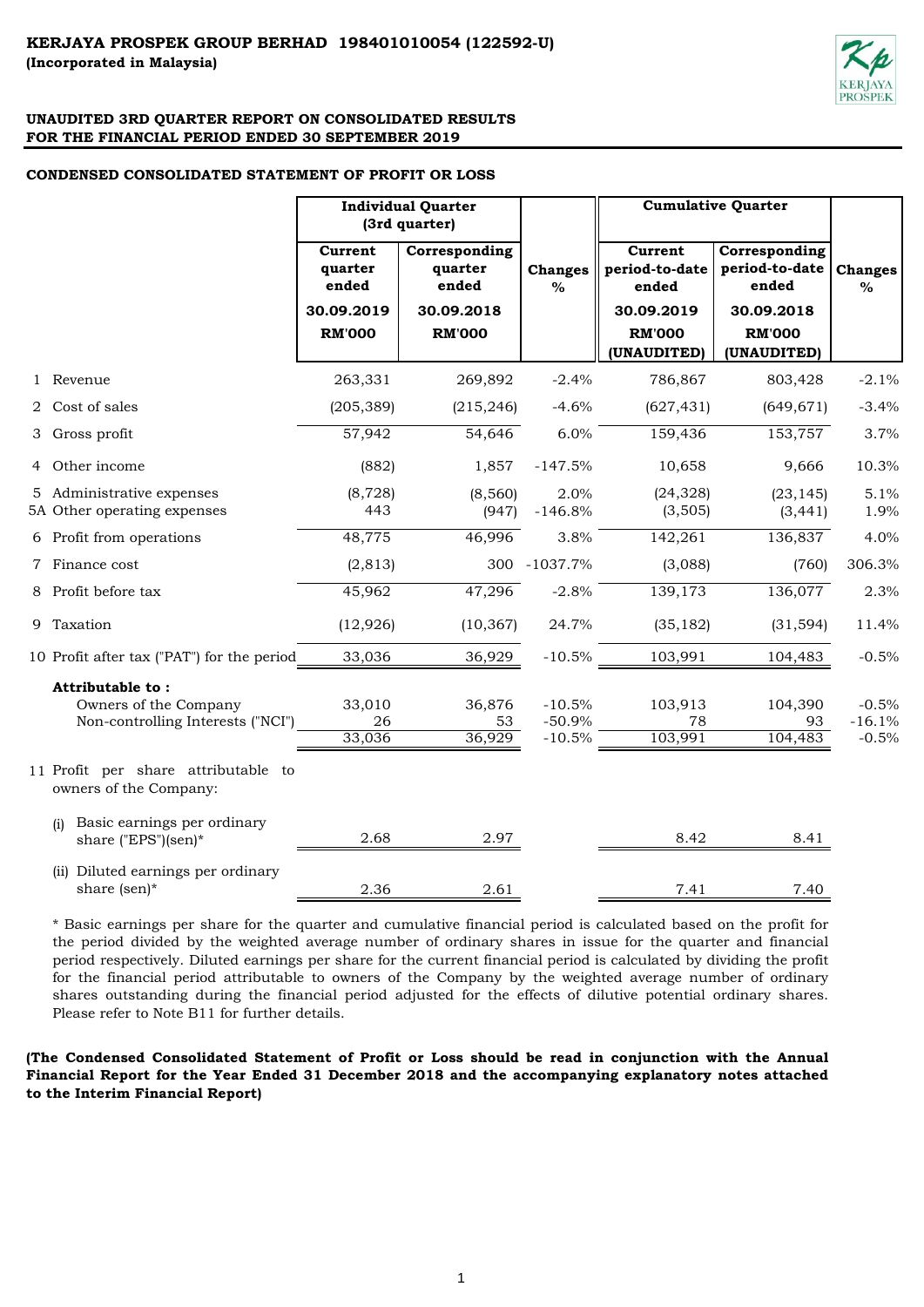

# **CONDENSED CONSOLIDATED STATEMENT OF PROFIT OR LOSS AND OTHER COMPREHENSIVE INCOME**

|                                             |                                                            | <b>Individual Quarter</b>                                        | <b>Cumulative Quarter</b>                                                        |                                                                                        |  |  |
|---------------------------------------------|------------------------------------------------------------|------------------------------------------------------------------|----------------------------------------------------------------------------------|----------------------------------------------------------------------------------------|--|--|
|                                             | Current<br>quarter<br>ended<br>30.09.2019<br><b>RM'000</b> | Corresponding<br>quarter<br>ended<br>30.09.2018<br><b>RM'000</b> | Current<br>period-to-date<br>ended<br>30.09.2019<br><b>RM'000</b><br>(UNAUDITED) | Corresponding<br>period-to-date<br>ended<br>30.09.2018<br><b>RM'000</b><br>(UNAUDITED) |  |  |
|                                             |                                                            |                                                                  |                                                                                  |                                                                                        |  |  |
| 1 PAT for the period                        | 33,036                                                     | 36,929                                                           | 103,991                                                                          | 104,483                                                                                |  |  |
|                                             |                                                            |                                                                  |                                                                                  |                                                                                        |  |  |
| 2 Other Comprehensive Expense:              |                                                            |                                                                  |                                                                                  |                                                                                        |  |  |
| - Foreign currency translation differences  | (83)                                                       | 198                                                              | (15)                                                                             | (99)                                                                                   |  |  |
| 3 Total comprehensive income for the period | 32,953                                                     | 37,127                                                           | 103,976                                                                          | 104,384                                                                                |  |  |
| Attributable to:                            |                                                            |                                                                  |                                                                                  |                                                                                        |  |  |
| Owners of the Company                       | 32,927                                                     | 37,074                                                           | 103,898                                                                          | 104,291                                                                                |  |  |
| Non-controlling Interests ("NCI")           | 26                                                         | 53                                                               | 78                                                                               | 93                                                                                     |  |  |
|                                             | 32,953                                                     | 37,127                                                           | 103,976                                                                          | 104,384                                                                                |  |  |

**(The Condensed Consolidated Statement of Profit or Loss and Other Comprehensive Income should be read in conjunction with the Annual Financial Report for the Year Ended 31 December 2018 and the accompanying explanatory notes attached to the Interim Financial Report)**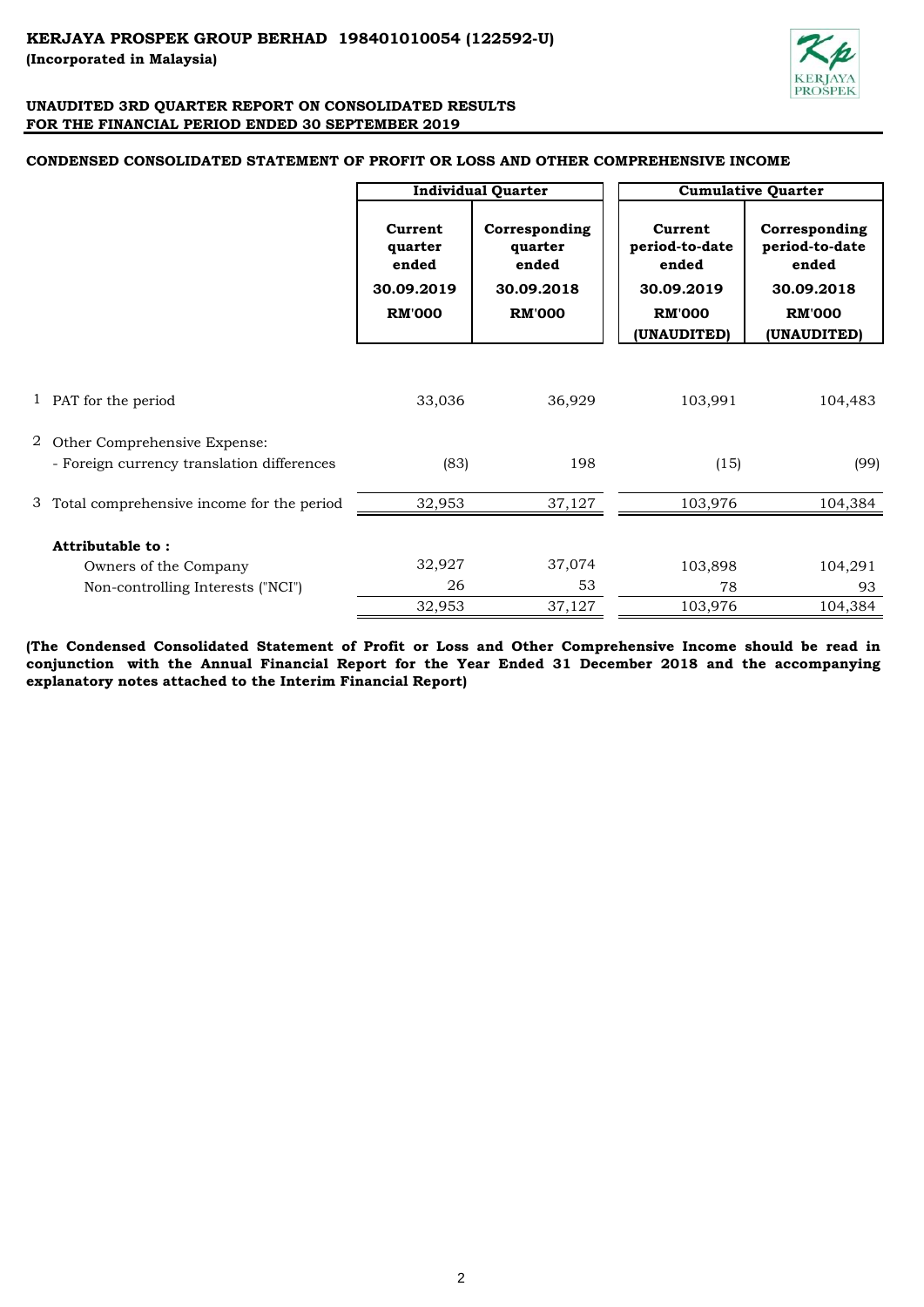

# **CONDENSED CONSOLIDATED STATEMENT OF FINANCIAL POSITION**

|                                                                       | As at<br>30.09.2019<br><b>RM'000</b><br>(UNAUDITED) | As at<br>31.12.2018<br><b>RM'000</b><br>(AUDITED) |
|-----------------------------------------------------------------------|-----------------------------------------------------|---------------------------------------------------|
| <b>ASSETS</b>                                                         |                                                     |                                                   |
| <b>Non-Current Assets</b>                                             |                                                     |                                                   |
| Property, Plant and Equipment                                         | 155,981                                             | 160,618                                           |
| <b>Investment Properties</b>                                          | 2,119                                               | 2,593                                             |
| Other Investments                                                     | 12,244                                              | 8,201                                             |
| Intangible Assets                                                     | 353,217                                             | 353,155                                           |
| Trade Receivables                                                     | 182,583                                             | 166,278                                           |
|                                                                       | 706,144                                             | 690,845                                           |
| <b>Current Assets</b>                                                 |                                                     |                                                   |
| Inventories                                                           | 107,816                                             | 104,366                                           |
| Trade and other receivables                                           | 335,695                                             | 241,792                                           |
| Contract assets - Amount due from customers for contract works        | 9,462                                               | 12,762                                            |
| Contract assets - Accrued billings in respect of property development |                                                     | 26,396                                            |
| <b>Tax Recoverables</b>                                               | 1,129                                               | 1,716                                             |
| Fixed Deposits and investment funds                                   | 177,541                                             | 97,062                                            |
| Cash and Bank Balances                                                | 112,658                                             | 155,573                                           |
|                                                                       | 744,301                                             | 639,667                                           |
| <b>TOTAL ASSETS</b>                                                   | 1,450,445                                           | 1,330,512                                         |

# **EQUITY AND LIABILITIES**

## **Equity Attributable to Equity Holders of the Company**

Other Reserves Retained Profits Treasury Shares Share Capital

**Total Equity** 

**Non-controlling Interests** 

| 642,658   | 642,658 |  |
|-----------|---------|--|
| (10, 893) | (8,056) |  |
| 661       | 676     |  |
| 420,728   | 341,475 |  |
| 1,053,154 | 976,753 |  |
| 2,089     | 2,002   |  |
| 1,055,243 | 978,755 |  |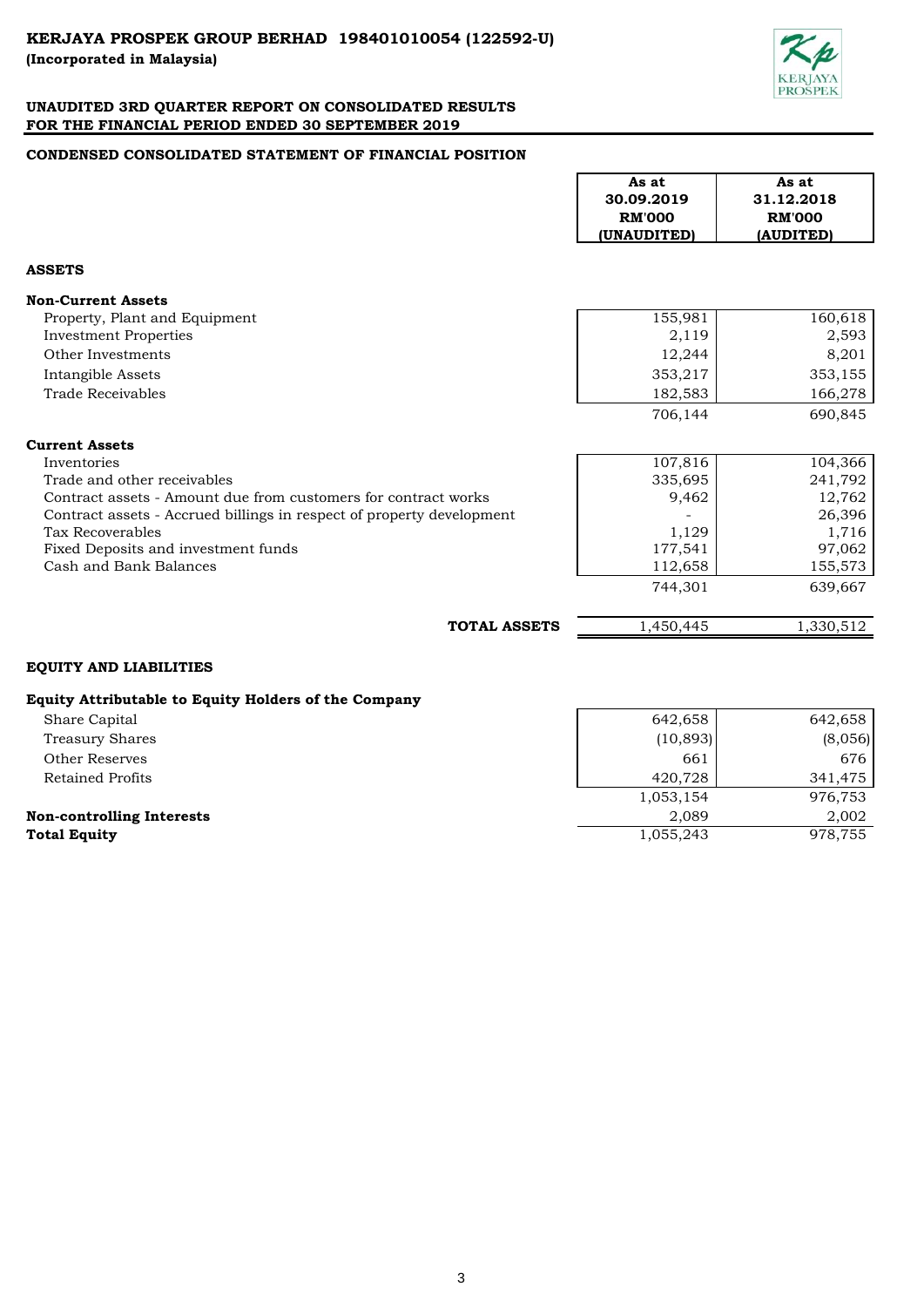

# **CONDENSED CONSOLIDATED STATEMENT OF FINANCIAL POSITION (CONT'D)**

|                                                                             | As at<br>30.09.2019<br><b>RM'000</b><br>(UNAUDITED) | As at<br>31.12.2018<br><b>RM'000</b><br>(AUDITED) |
|-----------------------------------------------------------------------------|-----------------------------------------------------|---------------------------------------------------|
| <b>Non-Current Liabilities</b>                                              |                                                     |                                                   |
| Trade and other payables                                                    | 67,998                                              | 59,507                                            |
| Deferred tax liabilities                                                    | 6,892                                               | 7,010                                             |
| Lease liabilities                                                           | 1,911                                               |                                                   |
|                                                                             | 76,801                                              | 66,517                                            |
| <b>Current Liabilities</b>                                                  |                                                     |                                                   |
| Trade and other payables                                                    | 166,165                                             | 183,159                                           |
| Contract Liabilities - Amount due to customers for contract works           | 33,802                                              | 33,197                                            |
| Contract Liabilities - Progress billings in respect of property development | 4,048                                               |                                                   |
| <b>Borrowings</b>                                                           | 99,440                                              | 60,123                                            |
| Provision for Taxation                                                      | 14,503                                              | 8,761                                             |
| Lease liabilities                                                           | 443                                                 |                                                   |
|                                                                             | 318,401                                             | 285,240                                           |
| <b>Total Liabilities</b>                                                    | 395,202                                             | 351,757                                           |
| TOTAL EQUITY AND LIABILITIES                                                | 1,450,445                                           | 1,330,512                                         |
| Net assets per share attributable to owners of the Company (RM)             | 0.85                                                | 0.79                                              |
| No. of ordinary shares (in thousand)                                        | 1,232,878                                           | 1,235,619                                         |

**(The Condensed Consolidated Statement of Financial Position should be read in conjunction with the Annual** Financial Report for the Year Ended 31 December 2018 and the accompanying explanatory notes attached to the **Interim Financial Report)**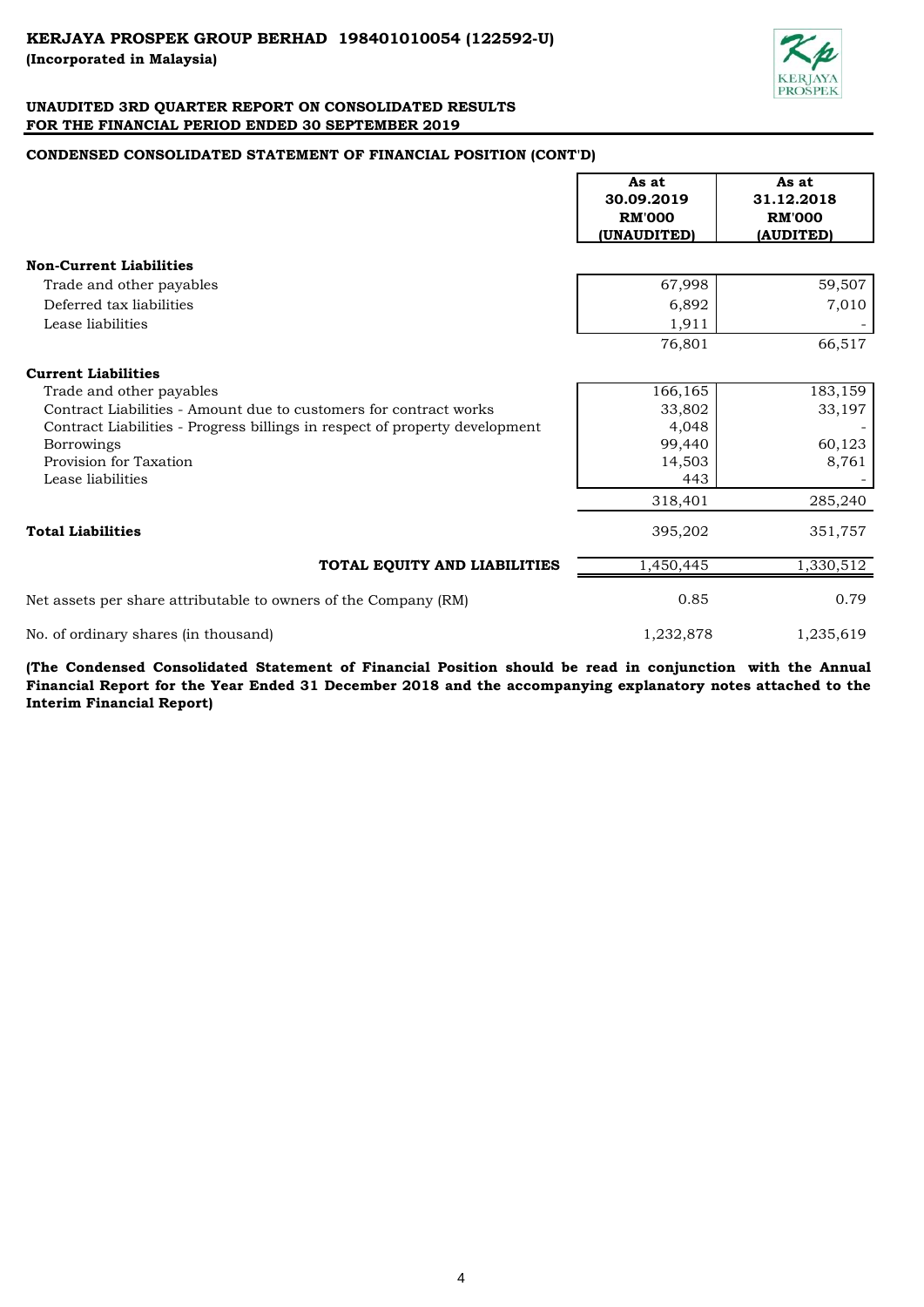

## **CONDENSED CONSOLIDATED STATEMENT OF CHANGES IN EQUITY**

|                                                   |                                          | Attributable to Equity Holders of the Company    |                                                   |                                                    |                                                         |                                      |
|---------------------------------------------------|------------------------------------------|--------------------------------------------------|---------------------------------------------------|----------------------------------------------------|---------------------------------------------------------|--------------------------------------|
|                                                   |                                          |                                                  |                                                   |                                                    |                                                         |                                      |
|                                                   | <b>Share</b><br>Capital<br><b>RM'000</b> | <b>Other</b><br><b>Reserves</b><br><b>RM'000</b> | <b>Treasury</b><br><b>Shares</b><br><b>RM'000</b> | <b>Retained</b><br><b>Profits</b><br><b>RM'000</b> | Non<br>Controlling<br><b>Interests</b><br><b>RM'000</b> | <b>Total Equity</b><br><b>RM'000</b> |
| <b>9 MONTHS PERIOD ENDED 30 SEPTEMBER</b><br>2019 |                                          |                                                  |                                                   |                                                    |                                                         |                                      |
| Balance as at 1 January 2019                      | 642,658                                  | 676                                              | (8,056)                                           | 341,475                                            | 2,002                                                   | 978,755                              |
| Total Comprehensive Income<br>for the period      |                                          | (15)                                             |                                                   | 103,913                                            | 78                                                      | 103,976                              |
| Dividend declared                                 |                                          |                                                  |                                                   | (24, 660)                                          |                                                         | (24, 660)                            |
| Acquisition of equity interest in a subsidiary    |                                          |                                                  |                                                   |                                                    | 9                                                       | 9                                    |
| Shares repurchased                                |                                          | $\overline{a}$                                   | (2,837)                                           |                                                    |                                                         | (2,837)                              |
| Balance as at 30 September 2019                   | 642,658                                  | 661                                              | (10, 893)                                         | 420,728                                            | 2,089                                                   | 1,055,243                            |
| 9 MONTHS PERIOD ENDED 30 SEPTEMBER<br>2018        |                                          |                                                  |                                                   |                                                    |                                                         |                                      |
| Balance as at 1 January 2018                      | 642,658                                  | 724                                              |                                                   | 234,367                                            | 1,862                                                   | 879,611                              |
| Effect of adopting MFRS 9                         |                                          |                                                  |                                                   | (6, 260)                                           |                                                         | (6, 260)                             |
| Balance as at 1 January 2018 (Restated)           | 642,658                                  | 724                                              |                                                   | 228,107                                            | 1,862                                                   | 873,351                              |
| Total Comprehensive Income<br>for the period      |                                          | (99)                                             |                                                   | 104,390                                            | 93                                                      | 104,384                              |
| Dividend declared                                 | -                                        |                                                  |                                                   | (24, 831)                                          |                                                         | (24, 831)                            |
| Shares repurchased                                |                                          |                                                  | (888)                                             |                                                    |                                                         | (888)                                |
| Balance as at 30 September 2018                   | 642,658                                  | 625                                              | (888)                                             | 307,666                                            | 1,955                                                   | 952,016                              |

**(The Condensed Consolidated Statement of Changes in Equity should be read in conjunction with the Annual** Financial Report for the Year Ended 31 December 2018 and the accompanying explanatory notes attached to the **Interim Financial Report)**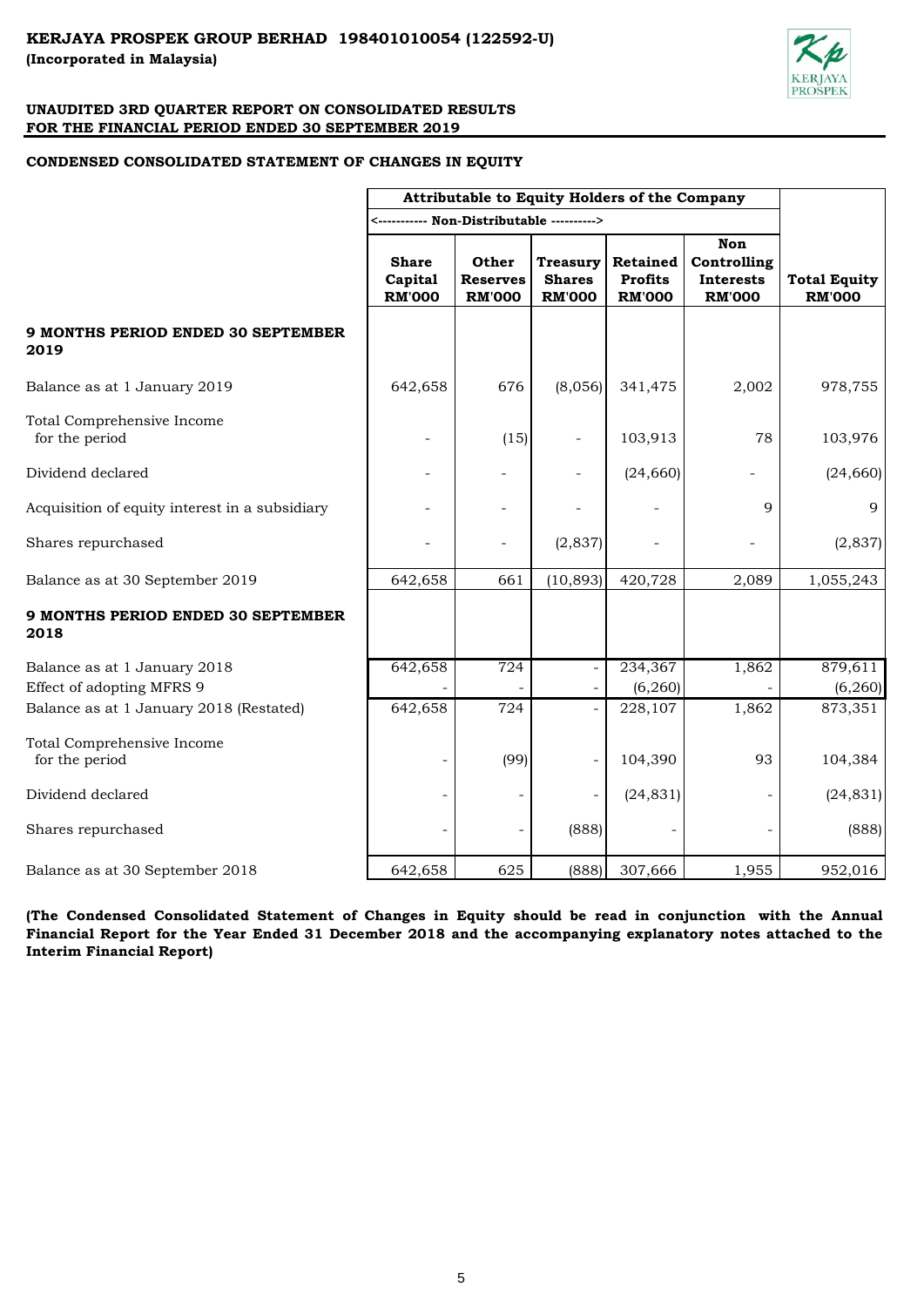

## **CONDENSED CONSOLIDATED STATEMENT OF CASH FLOWS**

|                                                                 | Current<br>period-to-date<br>ended<br>30.09.2019<br><b>RM'000</b> | Corresponding<br>period-to-date<br>ended<br>30.09.2018<br><b>RM'000</b> |
|-----------------------------------------------------------------|-------------------------------------------------------------------|-------------------------------------------------------------------------|
|                                                                 | (UNAUDITED)                                                       | (UNAUDITED)                                                             |
| CASH FLOWS FROM OPERATING ACTIVITIES                            |                                                                   |                                                                         |
| Profit before tax                                               | 139,173                                                           | 136,077                                                                 |
| Adjustment for:                                                 |                                                                   |                                                                         |
| Amortisation and depreciation of property, plant and equipments | 33,353                                                            | 24,232                                                                  |
| Non-cash items                                                  | 2.117                                                             | 2,788                                                                   |
| Operating Profit Before Working Capital Changes                 | 174,643                                                           | 163,097                                                                 |
| Changes in working capital:<br>Net change in operating assets   | (72, 404)                                                         | (42, 959)                                                               |
| Net change in operating liabilities                             | (13, 557)                                                         | (28, 540)                                                               |
| Net Cash Generated from Operations                              | 88,682                                                            | 91,598                                                                  |
| Interest received                                               | 3,981                                                             | 3,959                                                                   |
| Interest paid                                                   | (447)                                                             | (166)                                                                   |
| Income tax refund                                               | (1,610)                                                           |                                                                         |
| Income tax paid                                                 | (32, 407)                                                         | (36, 672)                                                               |
| Net Cash Generated from Operating Activities                    | 58,199                                                            | 58,719                                                                  |
| CASH FLOW USED IN INVESTING ACTIVITIES                          |                                                                   |                                                                         |
| Acquisition of property, plant and equipments                   | (27, 604)                                                         | (43, 599)                                                               |
| Acquisition of quoted shares                                    | (8, 742)                                                          |                                                                         |
| Acquisition of subsidiaries, net of cash acquired (Note 1)      | (1, 344)                                                          |                                                                         |
| Proceeds from disposal of property, plant and equipments        | 5,396                                                             | 5,617                                                                   |
| Proceeds from disposal of quoted shares                         | 897                                                               |                                                                         |
| Net Cash Used In Investing Activities                           | (31, 397)                                                         | (37, 982)                                                               |
| CASH FLOW USED IN FINANCING ACTIVITIES                          |                                                                   |                                                                         |
| Lease payment                                                   | (1,045)                                                           |                                                                         |
| Purchase of treasury shares                                     | (2,837)                                                           | (888)                                                                   |
| Dividend declared during the period                             | (24, 660)                                                         | (24, 832)                                                               |
| Net Cash Used In Financing Activities                           | (28, 542)                                                         | (25, 720)                                                               |
| NET DECREASE IN CASH AND CASH EQUIVALENTS                       | (1,740)                                                           | (4,983)                                                                 |
| EFFECT OF EXCHANGE RATE CHANGES                                 | (13)                                                              | (45)                                                                    |
| CASH AND CASH EQUIVALENTS AT BEGINNING OF PERIOD                | 192,512                                                           | 185,416                                                                 |
| CASH AND CASH EQUIVALENTS AT END OF PERIOD                      | 190,759                                                           | 180,388                                                                 |
| CASH AND CASH EQUIVALENTS AT END OF PERIOD CONSIST OF:          |                                                                   |                                                                         |
| Cash and Bank Balances                                          | 112,658                                                           | 154,224                                                                 |
| Fixed Deposits and investment funds                             | 177,541                                                           | 110,519                                                                 |
| Less: Short term borrowing                                      | (99, 440)                                                         | (84, 355)                                                               |
|                                                                 | 190,759                                                           | 180,388                                                                 |
|                                                                 |                                                                   |                                                                         |

**(The Condensed Consolidated Statement of Cash Flows should be read in conjunction with the Annual Financial Report for the Year Ended 31 December 2018 and the accompanying explanatory notes attached to the Interim Financial Report)**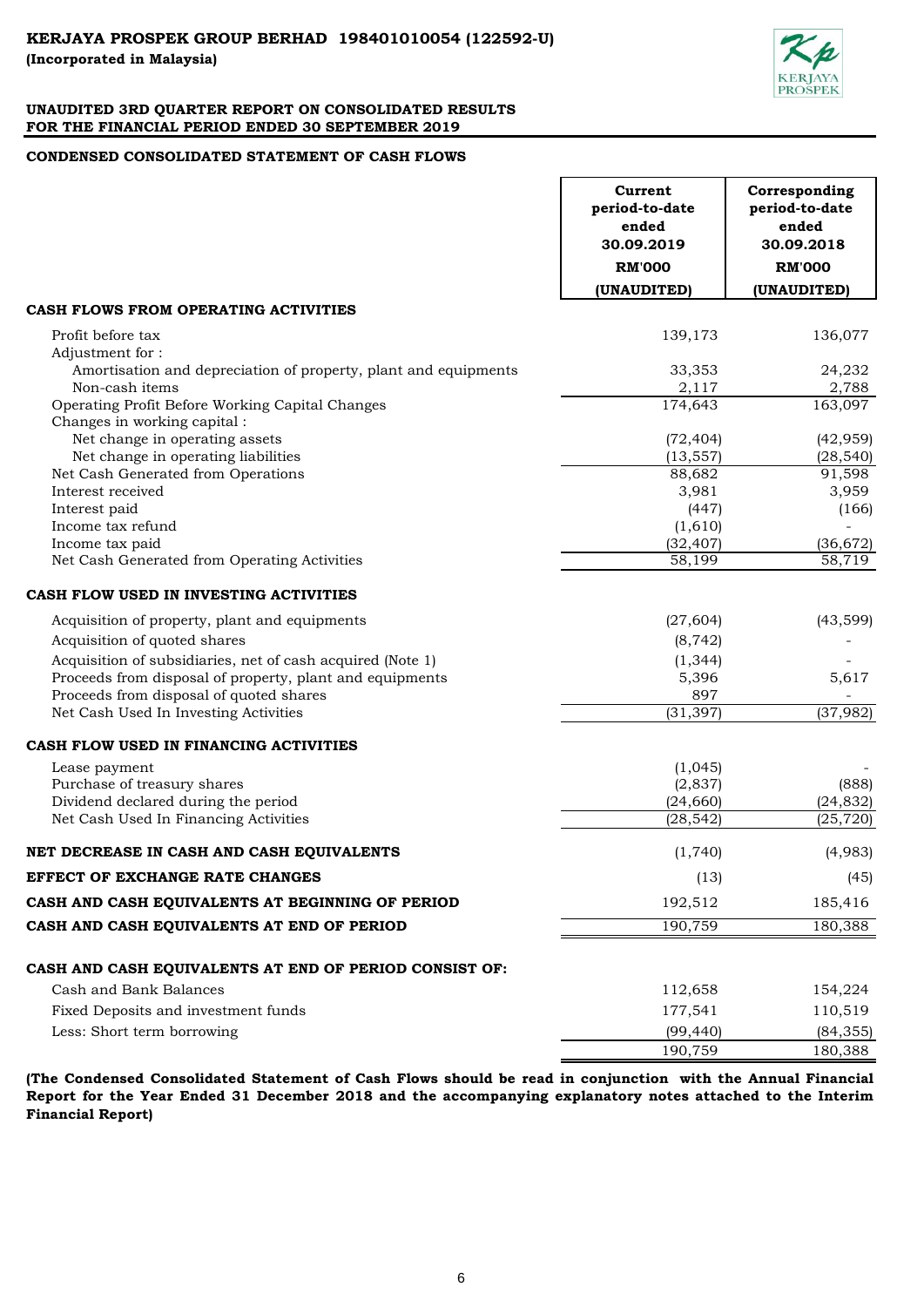

## **NOTES TO THE INTERIM FINANCIAL REPORT**

# **EXPLANATORY NOTES PURSUANT TO MALAYSIAN FINANCIAL REPORTING STANDARD ("MFRS") 134, INTERIM FINANCIAL REPORTING**

### **A1. Corporate Information**

Kerjaya Prospek Group Berhad is a public limited company incorporated and domiciled in Malaysia, and is listed on the Bursa Malaysia Securities Berhad. The registered office is located at No. 802, 8th Floor, Block C, Kelana Square, 17 Jalan SS7/26, 47301 Petaling Jaya, Selangor. The principal place of business is located at No.1, 2nd Floor, Bangunan One Wangsa, Jalan Wangsa Permai, Taman Wangsa Permai, 52200 Kuala Lumpur.

## **A2. Malaysian Financial Reporting Standards ("MFRS")**

## **A2.1 Basis of Preparations**

The interim financial report of the Group is unaudited and has been prepared in accordance with the requirements of Malaysia Financial Reporting Standard ("MFRS") 134, Interim Financial Reporting issued by the Malaysia Accounting Standard Board ("MASB") and Paragraph 9.22 and Appendix 9B of the Main Market Listing Requirements of Bursa Malaysia Securities Berhad.

The interim financial report should be read in conjunction with the audited financial statements of the Group for the financial year ended 31 December 2018.

## **A2.2 Significant Accounting Policies**

The accounting policies and methods of computation adopted by the Group in this interim financial report are consistent with those adopted in the most recent annual audited financial statements for the year ended 31 December 2018, except for the adoption of the following new standards, amendments to the standards and interpretations during the current financial period:

| MFRS 9                                                | Prepayment Features with Negative Compensation (Amendment to<br>MFRS 9)       |
|-------------------------------------------------------|-------------------------------------------------------------------------------|
| MFRS 16                                               | Leases                                                                        |
| <b>MFRS 128</b>                                       | Long-term Interests in Associates and Joint Ventures (Amendment to<br>MFRS 12 |
| <b>MFRS 119</b>                                       | Plan Amendment, Curtailment or Settlement (Amendment to MFRS 119)             |
| IC Interprestation 23                                 | Uncertainty over Income Tax Treatments                                        |
| Annual Improvements to MFRS Standards 2015-2017 Cycle |                                                                               |

The adoption of the above standards and interpretation did not have any material effect on the financial performance or position of the Group.

#### i. MFRS 16 Leases

MFRS 16 'Leases' supersedes MFRS 117 'Leases' and the related interpretations.

Under MFRS 16, a lease is a contract (or part of a contract) that conveys the rights to control the use of an identified asset for a period of time in exchange for consideration.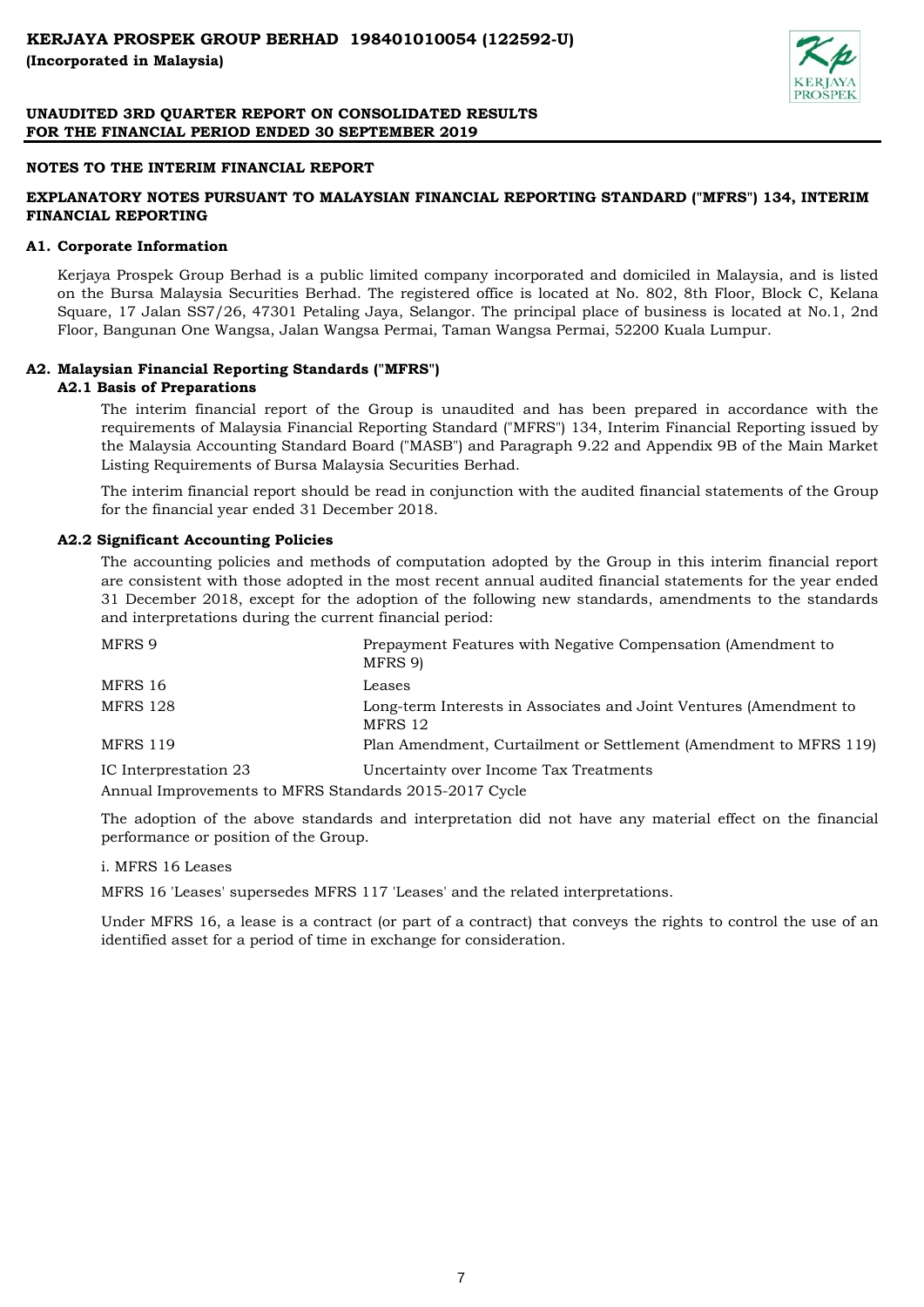

## **NOTES TO THE INTERIM FINANCIAL REPORT (CONT'D)**

# **EXPLANATORY NOTES PURSUANT TO MALAYSIAN FINANCIAL REPORTING STANDARD ("MFRS") 134, INTERIM FINANCIAL REPORTING (CONT'D)**

## **A2. Malaysian Financial Reporting Standards ("MFRS") (Cont'd) A2.2 Significant Accounting Policies (Cont'd)**

MFRS 16 eliminates the clarification of lease by lease as either finance leases (on balance sheet) or operating leases (off balance sheet). MFRS 16 requires a leasee to recognise a "right-of-use" of the underlying asset and a lease liability reflecting future lease payments for most leases.

For lessors, MFRS 16 retains most of the requirements in MFRS 117. Leasors continue to classify all leases as either operating leases or finance leases and account for them differently.

The Group applied the simplified restropective approach. Under this approach, the Group is not required to restate the comparatives and the MFRS 16 adjustments will be reflected in the opening retained earnings as at 1 January 2019, being the date of initial application ("DIA"). At DIA, the Group recognised and measured the lease liability at the present value of the remaining lease payments, discount at the Group's incremental borrowing rate at DIA. The Group recognised and measured the right-to-use asset, on a lease-by-lease basis, at an amount equal to the lease liability, adjusted by the amount of any prepaid or accrued lease payments relating to that lease recognised immediately before DIA.

As permitted by the exemptions under the standard, the Group has not applied the principles of MFRS 16 to short term leases (a lease with term of 12 months or less from date of commencement) and lease for which the underlying asset is of low value.

The change in accounting policy affected the following items in the statement of financial position on DIA:

- **-** Property, Plant and Equipment (Right-of-use assets) -increased by RM2.64 million,
- **-** Lease liability increase by RM2.64 million and
- **-** no effect on opening retained earnings.

## **A3. Audit Report**

The audited financial statements for the preceding financial year ended 31 December 2018 were not subject to any qualification.

# **A4. Seasonal or Cyclical Factors**

The principal business operations of the Group are not significantly affected by any seasonal or cyclical factors.

# **A5. Unusual Items**

There were no unusual items in the current quarter under review that affecting the assets, liabilities, equity, net income or cash flows of the Group.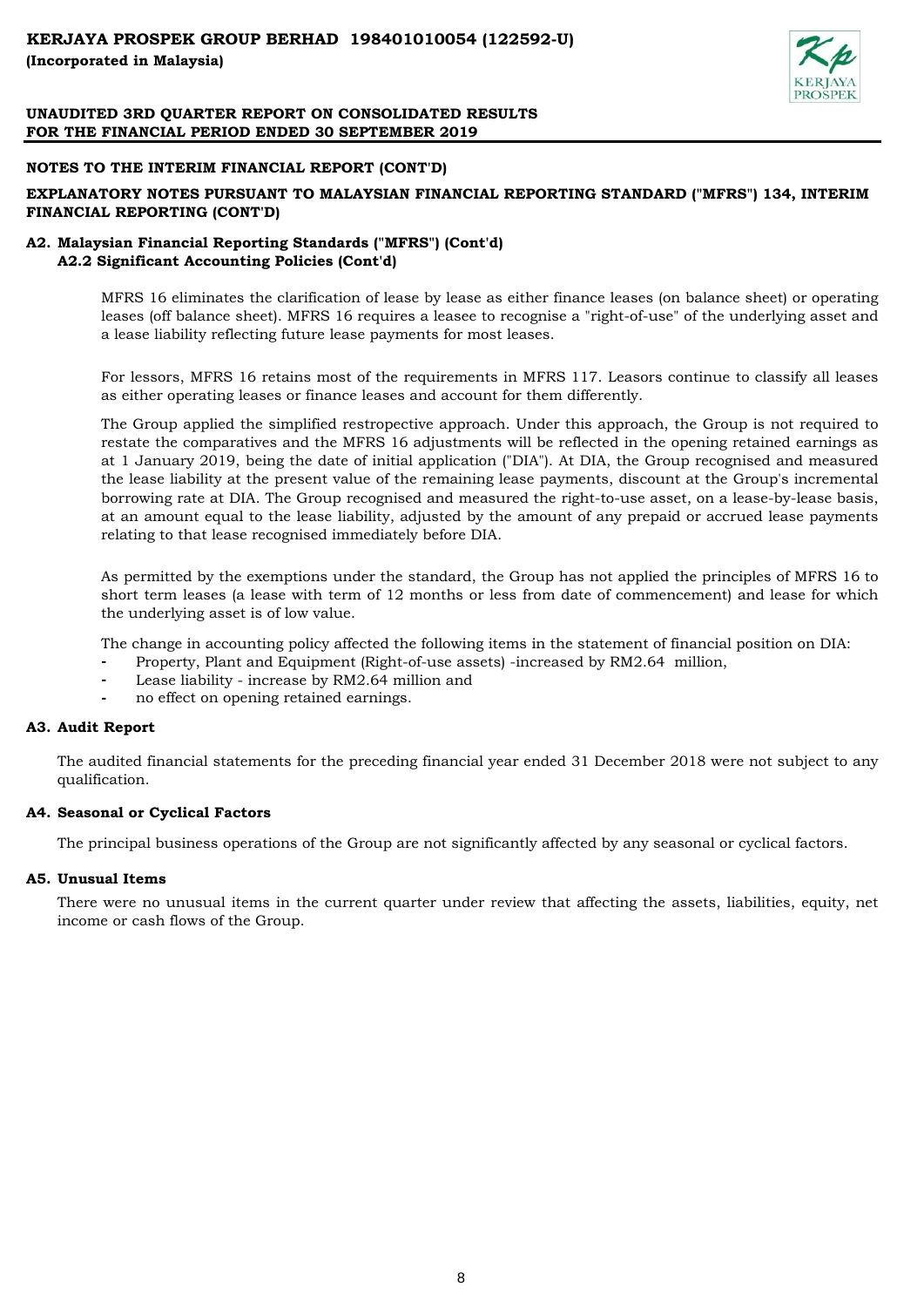

## **NOTES TO THE INTERIM FINANCIAL REPORT (CONT'D)**

# **EXPLANATORY NOTES PURSUANT TO MALAYSIAN FINANCIAL REPORTING STANDARD ("MFRS") 134, INTERIM FINANCIAL REPORTING (CONT'D)**

## **A6. Changes in Estimates**

There were no significant changes in estimates that have a material effect to the current quarter under review.

## **A7. Debt and Equity Securities**

During the current quarter, there were no shares repurchase transactions. As at 30 September 2019, 9,090,600 units ordinary shares have been repurchased for RM10.89 million including transaction costs. The shares repurchased are being held as treasury shares in accordance with the requirement of section 127 of the Companies Act, 2016.

Other than the above, there were no issuance, cancellations, resale and repayment of debt and equity securities for the Group during the current quarter and financial period under review.

## **A8. Dividends Paid**

On 29 April 2019, the Board of Directors, pursuant to the Company's Constitution, recommended a single-tier final dividend of 2 sen per ordinary share in respect of the financial year ended 31 December 2018 for approval of the shareholders at the Annual General Meeting on 30 May 2019, which thereon approval granted. The total amount of RM24.66 million was paid on 03 July 2019.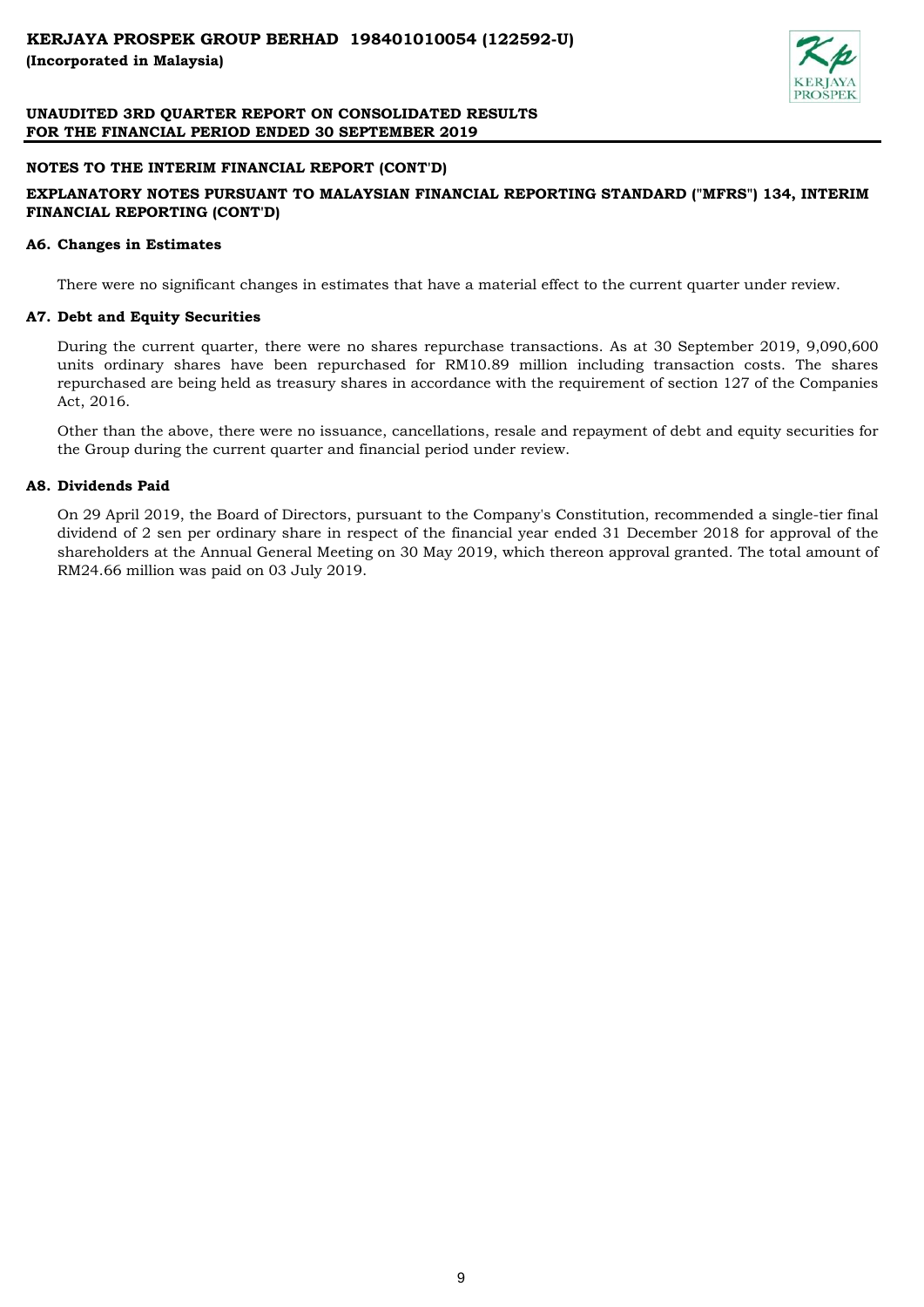

## **NOTES TO THE INTERIM FINANCIAL REPORT (CONT'D)**

## **EXPLANATORY NOTES PURSUANT TO MALAYSIAN FINANCIAL REPORTING STANDARD ("MFRS") 134, INTERIM FINANCIAL REPORTING (CONT'D)**

## **A9. Segmental Information**

# **FOR THE FINANCIAL PERIOD ENDED 30 SEPTEMBER 2019**

|                          |               |                      | <b>Property</b> |                          |                          |               |               |
|--------------------------|---------------|----------------------|-----------------|--------------------------|--------------------------|---------------|---------------|
|                          | Construction  | <b>Manufacturing</b> | Development     | Investment               | <b>Others</b>            | Elimination   | Total         |
|                          | <b>RM'000</b> | <b>RM'000</b>        | <b>RM'000</b>   | <b>RM'000</b>            | <b>RM'000</b>            | <b>RM'000</b> | <b>RM'000</b> |
| External Revenue         | 746,168       | 131                  | 40,568          |                          |                          |               | 786,867       |
| Inter Group Revenue      | 78,388        | 9,260                |                 | ۰.                       | $\overline{\phantom{a}}$ | (87, 648)     |               |
|                          | 824,556       | 9,391                | 40,568          | $\overline{\phantom{a}}$ | -                        | (87, 648)     | 786,867       |
| <b>RESULTS</b>           |               |                      |                 |                          |                          |               |               |
| Segmental Results        | 90,135        | 2,999                | 7,074           | 1,209                    | (13)                     | 2,509         | 103,913       |
| <b>OTHER INFORMATION</b> |               |                      |                 |                          |                          |               |               |
| Segmental Assets         | 961,015       | 103,470              | 104,647         | 709,352                  | 45                       | (428, 084)    | 1,450,445     |
| Segmental Liabilities    | 580,153       | 96,276               | 51,914          | 36,912                   | 4,653                    | (374, 706)    | 395,202       |

#### **FOR THE FINANCIAL PERIOD ENDED 30 SEPTEMBER 2018**

|                          |               |                                   | <b>Property</b> | (Restated)    |                          |               |               |
|--------------------------|---------------|-----------------------------------|-----------------|---------------|--------------------------|---------------|---------------|
|                          |               | <b>Construction Manufacturing</b> | Development     | Investment    | <b>Others</b>            | Elimination   | Total         |
|                          | <b>RM'000</b> | <b>RM'000</b>                     | <b>RM'000</b>   | <b>RM'000</b> | <b>RM'000</b>            | <b>RM'000</b> | <b>RM'000</b> |
| External Revenue         | 741,384       | 1,417                             | 60,627          |               |                          |               | 803,428       |
| Inter Group Revenue      | 159,746       | 9,505                             |                 | 80,000        | $\overline{\phantom{a}}$ | (249, 251)    |               |
|                          | 901,130       | 10,922                            | 60,627          | 80,000        |                          | (249, 251)    | 803,428       |
| <b>RESULTS</b>           |               |                                   |                 |               |                          |               |               |
| <b>Segmental Results</b> | 86,096        | 2,522                             | 11,312          | 82,108        | (1)                      | (77, 647)     | 104,390       |
| <b>OTHER INFORMATION</b> |               |                                   |                 |               |                          |               |               |
| Segmental Assets         | 854,336       | 114,345                           | 89,257          | 752,374       | 46                       | (500, 879)    | 1,309,479     |
| Segmental Liabilities    | 595,115       | 111,734                           | 51,993          | 42,187        | 4,623                    | (448, 189)    | 357,463       |

As the business of the Group is engaged entirely in Malaysia, no reporting by geographical location of operation is presented.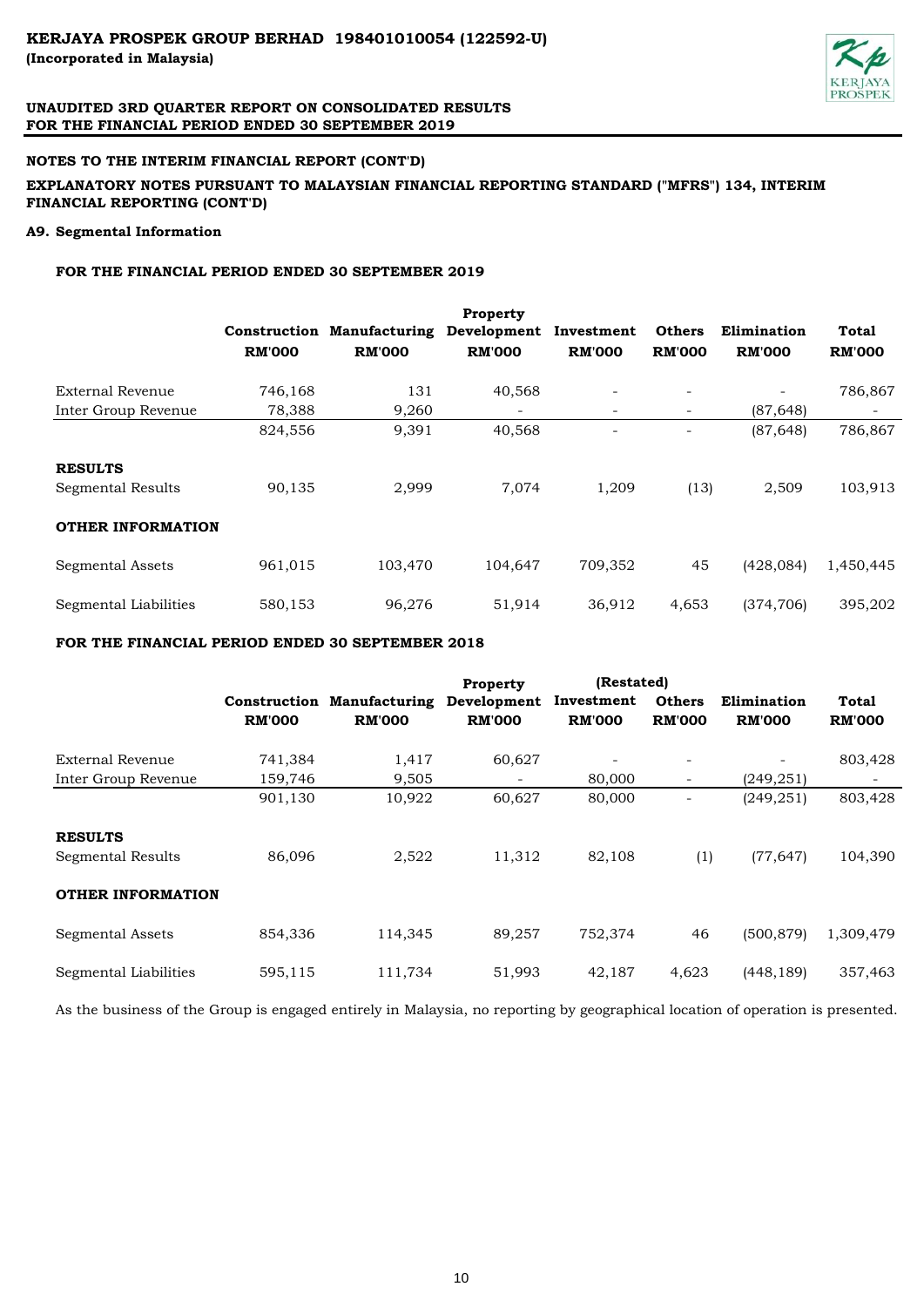

## **NOTES TO THE INTERIM FINANCIAL REPORT (CONT'D)**

## **EXPLANATORY NOTES PURSUANT TO MALAYSIAN FINANCIAL REPORTING STANDARD ("MFRS") 134, INTERIM FINANCIAL REPORTING (CONT'D)**

### **A9. Segmental Information (Cont'd)**

For management purposes, the Group is organised into business units based on their products and services, and has four (4) reportable operating segments as follow:

(i) Construction - Main building construction works, provision of contract workmanship and other related services.

(ii) Manufacturing - Manufacture, assemble, installation and sale of light fittings, furniture, kitchen cabinetry and related products.

- (iii) Property Development Development of residential and/or commercial properties.
- (iv) Investment Investment holding companies.
- (v) Others -Other dormant companies.

## **Segment performance for the financial period ended 30 September 2019 as compared to corresponding preceding period ended 30 September 2018**

#### **(i) Construction**

The construction segment has achieved a total revenue of RM824.56 million in the current financial period representing a decrease of approximately 8.5% as compared to its corresponding preceding financial period of RM901.13 million. Segmental profit was recorded at RM90.14 million on current financial period compare to corresponding preceding financial period of RM86.10 million. The decrease in revenue was mainly due to progress construction work on-site. The construction segment is expected to continue to deliver positive results and improve the Group's overall turnover and profitability moving forward.

#### **(ii) Manufacturing**

The revenue on manufacturing segment has decreased to RM9.39 million in current financial period compared to its corresponding preceding financial period of RM10.92 million. The segmental profit has increased from RM2.52 million to RM3.00 million. Revenue was recognised from the progress work of projects that were secured.

## **(iii) Property Development**

The property development division continues to recognise its revenues of RM40.57 million and a profit of RM7.07 million for the current financial year on the project with encouranging take up rate and higher development progress being registered for the project.

## **(iv) Investment**

The Investment division shows a segmental profit of RM1.21 million in the current financial period mainly due to interest income received. However, it shows a decrease of RM80.90 million compare to correspending preceding financial period mainly due to no dividend income was declared from its subsidiaries.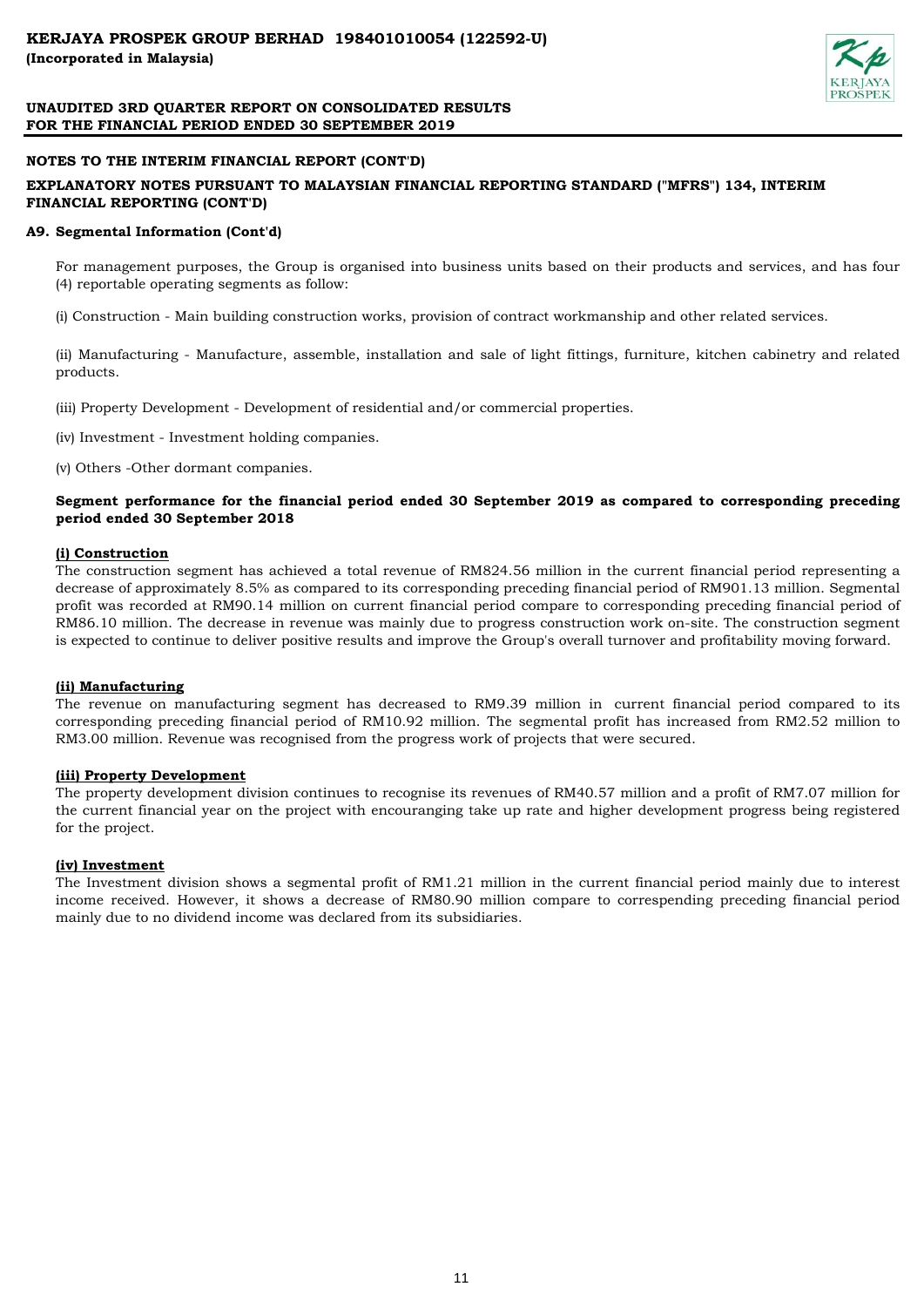

## **NOTES TO THE INTERIM FINANCIAL REPORT (CONT'D)**

# **EXPLANATORY NOTES PURSUANT TO MALAYSIAN FINANCIAL REPORTING STANDARD ("MFRS") 134, INTERIM FINANCIAL REPORTING (CONT'D)**

## **A10. Profit Before Taxation**

The following items have been included in arriving at profit before taxation:

|                                                      | Individual     | Cumulative     |
|------------------------------------------------------|----------------|----------------|
|                                                      | <b>Ouarter</b> | <b>Ouarter</b> |
|                                                      | 30.09.2019     | 30.09.2019     |
|                                                      | <b>RM'000</b>  | <b>RM'000</b>  |
| Net fair value loss                                  | 8.421          | 2,948          |
| Interest income                                      | (1, 190)       | (3,981)        |
| Amortisation and depreciation of property, plant and |                |                |
| equipment                                            | 14,576         | 33,353         |
| Interest expenses                                    | 281            | 447            |
| Gain on disposal of property, plant and equipment    | (120)          | (112)          |
| Allowance for ECL (MFRS 9)                           | (482)          | 2,630          |

## **A11. Subsequent Events**

There were no subsequent events during the period from the end of the quarter under review to 18 November 2019, being the latest practicable date which shall not be ealier than 7 days from the date of issuance of this interim financial report.

## **A12. Changes in Composition of the Group**

On 11 October 2018, the Group has announced that its wholly owned subsidiary, Bazarbayu Sdn Bhd ("Bazarbayu"), has entered into a Share Sale Agreement ("SSA") to acquire 90,000 ordinary shares in Yakin Land Sdn Bhd ("YLSB") representing 90% equity interest in YLSB. On 10 January 2019, the Group has announced that the completion of the SSA with the payment of the remaining balances of purchase consideration and vendor's advances by Bazarbayu to the vendor. Consequential thereof, YLSB has became a 90%-owned subsidiary of the Group.

## **A13. Changes in Contingent Liabilities or Contingent Assets**

| (a) | Contingent Liabilities                                                                    | Cumulative<br><b>Ouarter</b><br>30.09.2019<br><b>RM'000</b> |
|-----|-------------------------------------------------------------------------------------------|-------------------------------------------------------------|
|     | Corporate guarantee given to banks for facilities granted to subsidiaries                 | 217,089                                                     |
|     | Corporate guarantee given to third parties for the benefit of the Group's<br>subsidiaries | 201,151<br>418,240                                          |

## (b) Contingent Assets

As at the date of this report, there were no contingent assets.

## **A14. Capital Commitments**

As at the date of this report, the Group has no material capital commitments.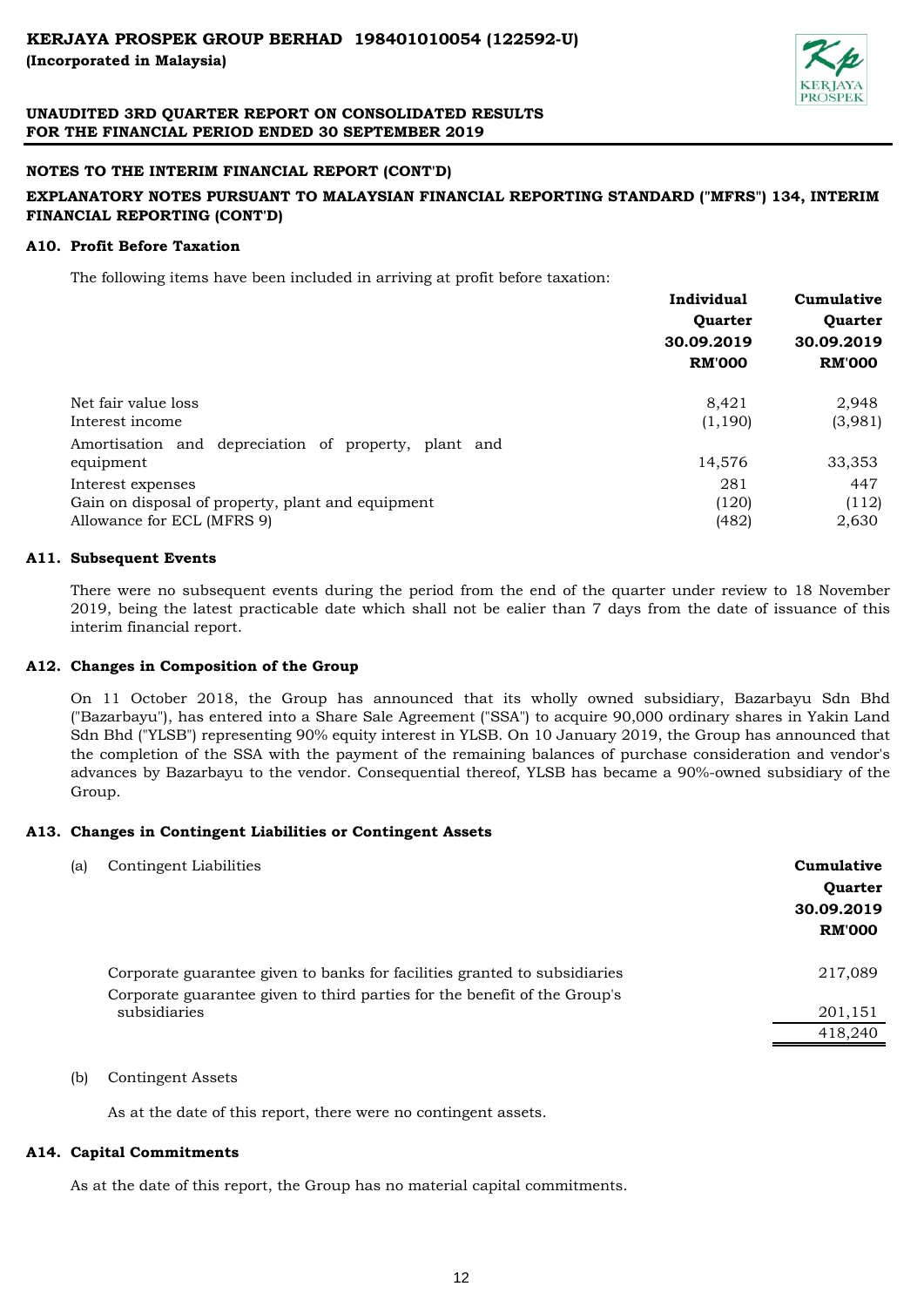

## **NOTES TO THE INTERIM FINANCIAL REPORT (CONT'D)**

## **ADDITIONAL INFORMATION REQUIRED BY THE LISTING REQUIREMENTS OF BURSA SECURITIES**

#### **B1. Review of Performance**

For the current financial quarter under review, the Group posted a revenue of RM263.33 million as compared to its corresponding preceding year financial quarter of RM269.89 million. The Profit After Tax ("PAT') in the current quarter of RM33.04 million, representing an decrease of RM3.89 million from its corresponding preceding year financial quarter of RM36.93 million.

Overall, the increase in profit from operations was mainly attributed to the construction segment of the Group which currently has a substantial orderbook comprising of projects awarded by premier property developers in Malaysia. Manufacturing segment performance has improved slightly as compared to the corresponding preceding year financial quarter. This division primarily complements the Group's construction business. The Group's property development project in Genting Permai is completed in year 2019, therefore the property development segment contributed lower earnings to the Group as compared to the financial period ended 30 September 2018.

# **B2. Change in Results of Current Quarter Compared to Preceding Quarter**

|                                              | Current              | Preceding            |                |  |
|----------------------------------------------|----------------------|----------------------|----------------|--|
|                                              | <b>Ouarter ended</b> | <b>Ouarter ended</b> |                |  |
|                                              | 30.09.2019           | 30.06.2019           | <b>Changes</b> |  |
|                                              | <b>RM'000</b>        | <b>RM'000</b>        | $\%$           |  |
| Revenue                                      | 263,331              | 259,358              | 1.5%           |  |
| Operating Profit                             | 48,775               | 47,431               | 2.8%           |  |
| Profit Before Tax                            | 45,962               | 47,266               | $-2.8%$        |  |
| Profit After Tax                             | 33,036               | 35,767               | $-7.6\%$       |  |
| Profit Attributable to Owners of the Company | 33,010               | 35,781               | $-7.7\%$       |  |

For the current quarter, the Group recorded a revenue and profit before tax of RM263.33 million and RM45.96 million respectively as compared to RM259.36 million and RM47.27 million respectively in its immediate preceding quarter due to timing of delivery of works on construction segment which all on going projects were at their planned progression. On the property development segment, the maiden property project; Vista Residences, has achieved 98.22% (excluding retail units) sales as at quarter ended 30 September 2019.

The profit before tax for the quarter ended 30 September 2019 was lower as compared to preceding quarter due to higher finance cost which mainly contributed by recognition of fair value loss.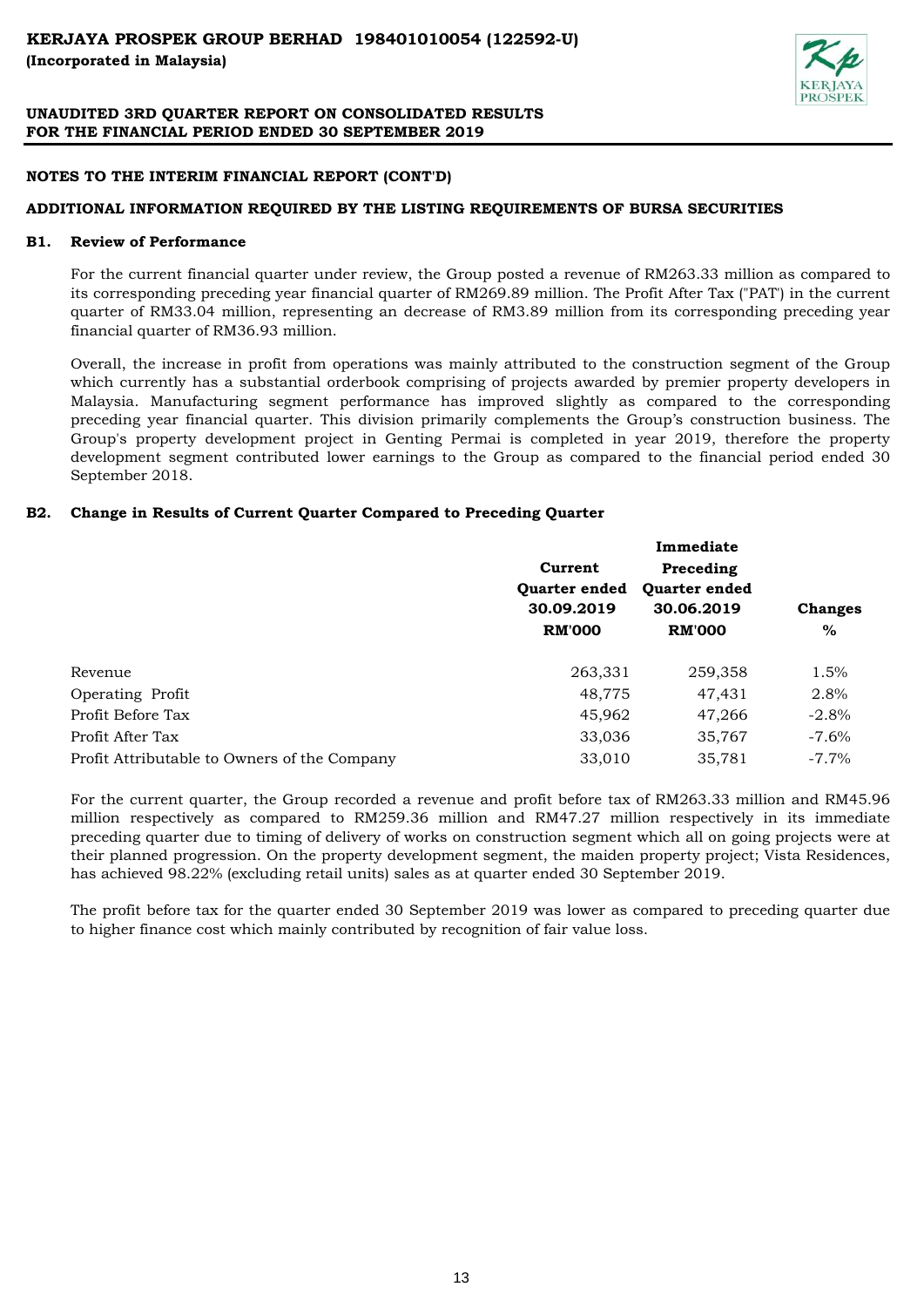

# **NOTES TO THE INTERIM FINANCIAL REPORT (CONT'D)**

# **ADDITIONAL INFORMATION REQUIRED BY THE LISTING REQUIREMENTS OF BURSA SECURITIES (CONT'D)**

#### **B3. Current Year Prospects**

For the current financial quarter under review, the Group's revenue and profit after tax have decreased slightly. The Group's outstanding order book stands at RM3.15 billion as at financial period ended 30 September 2019. During the current financial period ended 30 September 2019, the Group has secured building contracts worth RM1.20 billion. Subsequent to financial period ended 30 September 2019, the Group has also accepted a letter of award amounting to RM22.60 million. Total building contracts secured in year 2019 was RM1.22 billion.

Moving forward, the Group aims to focus on the construction segment to be the main revenue driver of the Group.

The Group will continue to exercise vigilance and prudence in achieving its objectives of expansion.

Notwithstanding the Group's objective to expand its core business in construction, it will maintain the manufacturing segment as part of its integrated business objective and strategy and complete the existing property development project.

As highlighted in the Economic Outlook 2020, the economy is expected to grow at a slightly faster pace of 4.8% in 2020 from 4.7% in 2019 despite the external headwinds. Construction is targeted to grow 3.7% from 1.7% in 2019 from the implementation of mega projects and affordable housing whereas manufacturing sector is expected to register a 0.1% increase to 4.15%. Nevertheless, the Group is continuely optimistic on its overall business moving forward and will continue to sharpen its competitive edge to achieve sustainable growth in the market.

#### **B4. Profit Forecast**

There were no profit forecast prepared or profit guarantee made by the Group.

#### **B5. Taxation**

|                                | Individual<br>Quarter<br>30.09.2019<br><b>RM'000</b> | Cumulative<br>Quarter<br>30.09.2019<br><b>RM'000</b> |
|--------------------------------|------------------------------------------------------|------------------------------------------------------|
| Malaysia income tax            |                                                      |                                                      |
| - current year                 | 12,898                                               | 34,331                                               |
| - under provided in prior year | 948                                                  | 958                                                  |
|                                | 13,846                                               | 35,289                                               |
| Real property gain tax         | 11                                                   | 11                                                   |
| Deferred tax                   |                                                      |                                                      |
| - current year                 | (931)                                                | (118)                                                |
|                                | 12,926                                               | 35,182                                               |

Effective tax rates for the financial period ended 30 September 2019 was approximated to statutory tax rate of 24% mainly due to inclusion of certain non-taxable items in the Statement of Profit or Loss.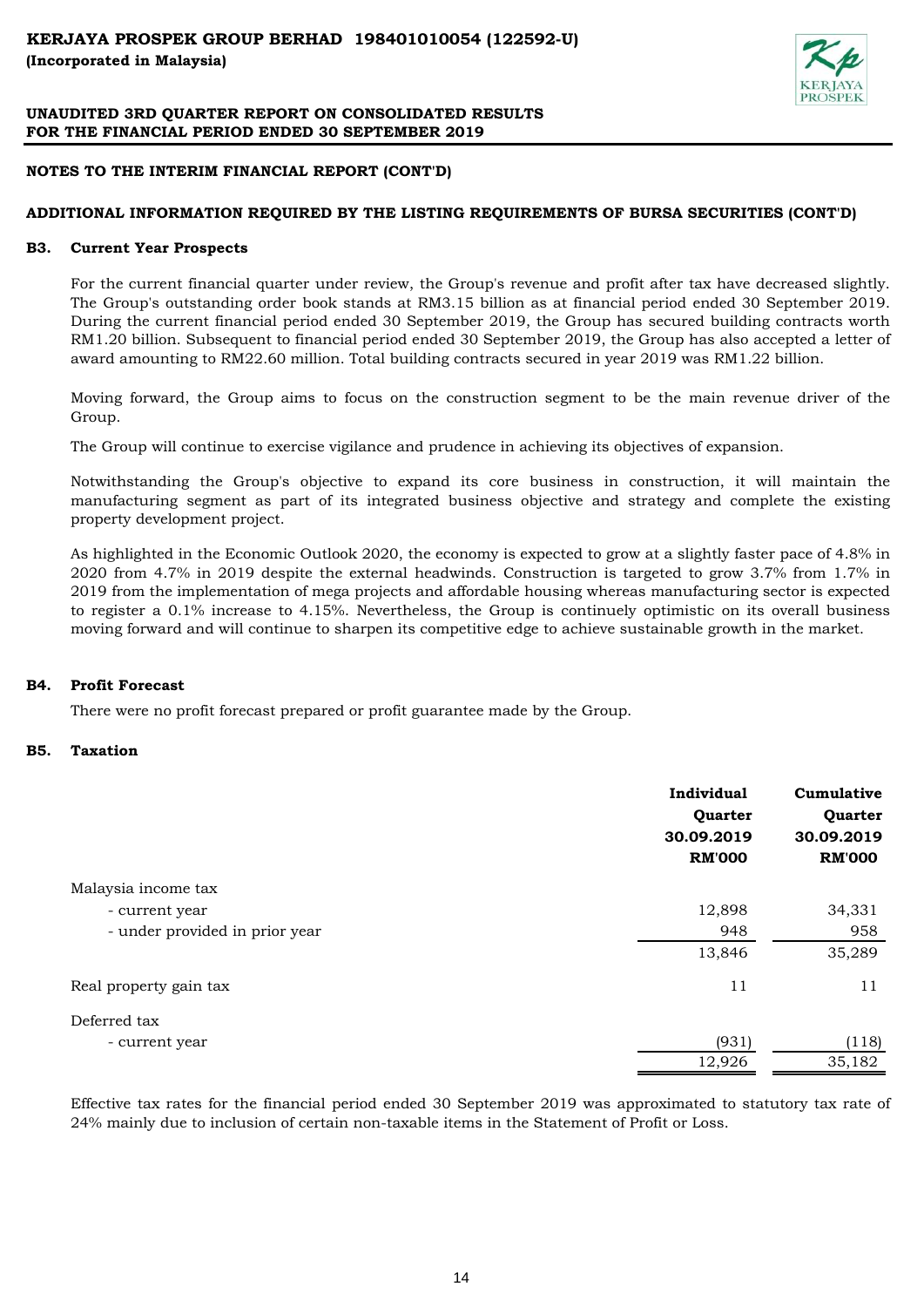

# **NOTES TO THE INTERIM FINANCIAL REPORT (CONT'D)**

# **ADDITIONAL INFORMATION REQUIRED BY THE LISTING REQUIREMENTS OF BURSA SECURITIES (CONT'D)**

#### **B6 Group Borrowings and Debt Securities**

Details of the group borrowings as at 30 September 2019 were as follows:

|                                                                                  | Cumulative<br>Quarter<br>30.09.2019<br><b>RM'000</b> |
|----------------------------------------------------------------------------------|------------------------------------------------------|
| Short term borrowings - Unsecured<br>(i) Cashline facilities (denominated in RM) | 99,440                                               |

#### **B7. Status of Corporate Proposals**

There were no corporate proposals announced but not completed as at the date of this report.

#### **B8. Changes in Material Litigation**

There were no material litigations for the Group as at the date of this report.

#### **B9. Dividend**

Total dividend for the financial year ending 31 December 2019 and financial year ended 31 December 2018 are summarised as follow:

|                                          | <b>Net Per Share</b> | <b>Net Per Share</b> |  |
|------------------------------------------|----------------------|----------------------|--|
|                                          | <b>FY2019</b>        | <b>FY2018</b>        |  |
|                                          | sen                  | sen                  |  |
| Interim Dividend<br>Single-tier dividend | $1.5*$               | $1.5**$              |  |
| Final Dividend<br>Single-tier dividend   | ****                 | $2.0***$             |  |

\* The Board of Directors has approved an interim dividend of 1.5 sen per ordinary share on 25 November 2019 in respect of the financial year ending 31 December 2019.

The proposed entitlement date and payment date are on 12 December 2019 and 06 January 2020 respectively.

\*\* The Board of Directors has approved an interim dividend of 1.5 sen per ordinary share (based on the enlarged share capital after completion of the bonus issues of six bonus shares for every five existing ordinary shares on 27 February 2018) in respect of the financial year ended 31 December 2018. The approved interim dividend payable represent approximately 27.6% of profit after tax for financial period ended 30 June 2018.

The total amount of RM18.62 million has been paid on 30 October 2018.

\*\*\* On 14 April 2019, the Board of Directors proposed the single-tier final dividend of 2.0 sen per ordinary share in respect of the financial year ended 31 December 2018 and has been tabled for approval at the AGM on 30 May 2019.

The total amount of RM24.66 million has been paid on 03 July 2019.

The Company has declared a total dividend RM43.28 million which is appoximately 31.3% of the profit after taxation ("PAT") for the financial year ended 31 December 2018 which is 6.3% above the Company's dividend policy of 25% of PAT.

\*\*\*\* Not applicable for the current quarter under review.